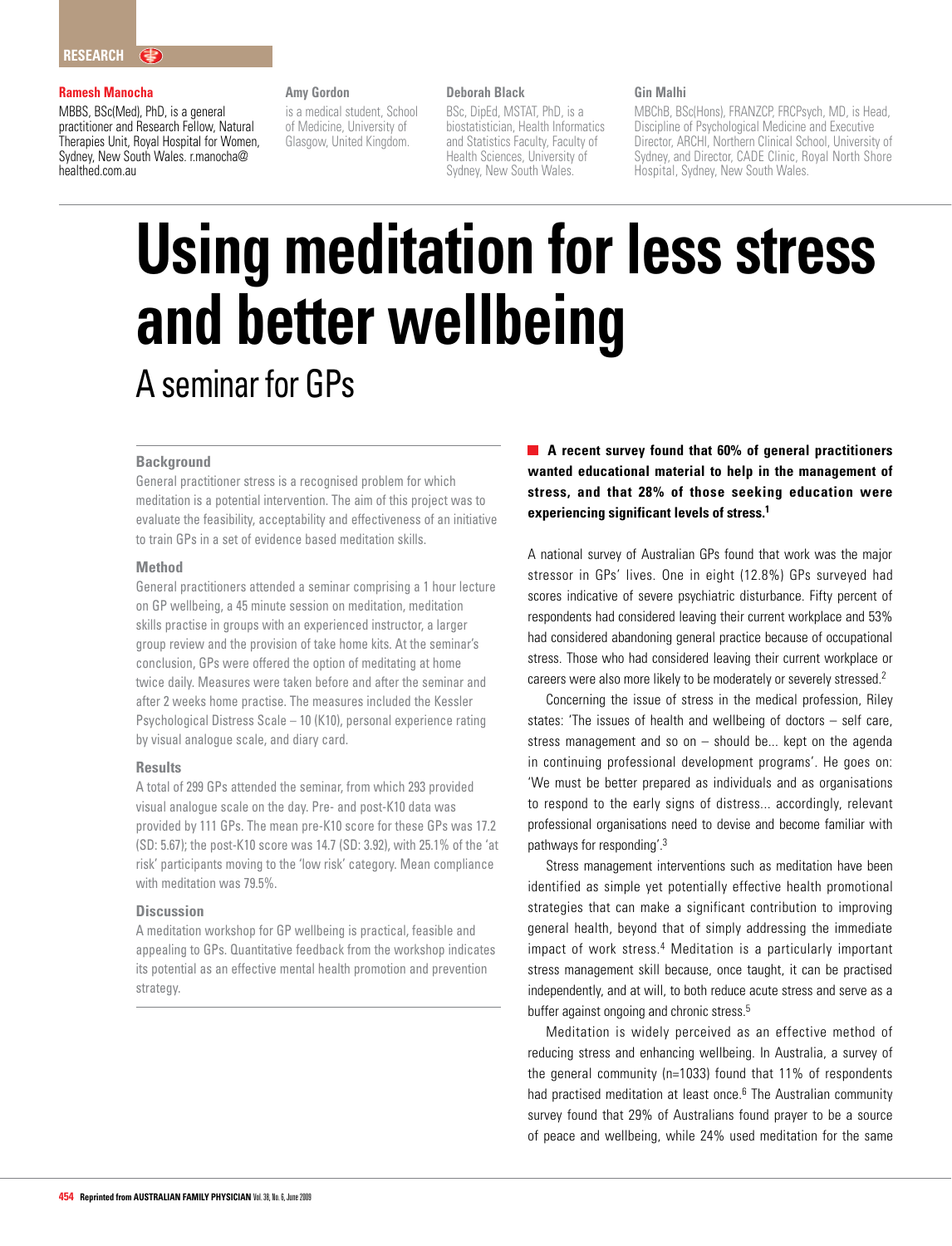## **Raymond Seidler**

MBBS, FAChAM, RACP, is Medical Director, Eastern Sydney Division of General Practice, and a specialist in addiction medicine.

purpose.7,8 Interestingly, Kaldor reports some psychophysiological differences between prayer and meditation, $6$  while Benson has suggested that meditation can be practised without need for change in religious affiliation.<sup>9</sup>

Health professionals are also enthusiastic about meditation, despite a lack of formal education about it. A survey of Australian GPs in 2000 found that almost 80% of respondents had recommended meditation to patients at some time in the course of their practice, despite the fact that only approximately 30% had had any type of education about it.<sup>10</sup> A more recent formal survey by Cohen et al<sup>11</sup> in 2005 found that 56% of GPs would like to receive some form of training in meditation skills.<sup>11</sup>

It is unclear however, whether or not such a meditation based resource, when implemented in the 'real world', would be feasible or effective for GPs as a stress reducing, wellbeing enhancing strategy.

The aim of this project was to evaluate the feasibility, acceptability and effectiveness of an initiative to train GPs in a set of evidence based meditation skills. The project was based on the findings of the Meditation Research Programme (MRP) at the Natural Therapies Unit of the Royal Hospital for Women in Sydney.12 The MRP has been involved in the systematic evaluation of a 'mental silence' orientated form of meditation and subsequent development of delivery strategies for consumers, patients and professionals since 1998. A rigorous randomised trial of this approach, when compared to an active control, demonstrated significant effects on measures of work related stress, anxiety and depression.<sup>13</sup> Other trials of the same approach have demonstrated promising effects in depression/ anxiety,<sup>14</sup> asthma<sup>15</sup> and epilepsy.<sup>16,17</sup> The technique evaluated by the MRP is called 'Sahaja yoga' and it is typified by the experience of mental silence.<sup>12</sup>

# **Method**

The seminar was advertised broadly to the GP community through a brochure distributed via medical newspapers and direct mail. It comprised a 1 hour lecture on GP wellbeing issues followed by a 45 minute lecture on meditation and its potential benefits. This was followed by a guided meditation session for the entire group. Delegates then broke up into smaller groups of approximately 25–30 to revise and expand the skills they had learnt, with the aim of enhancing the mental silence experience. Each group was facilitated by an experienced meditation instructor. After the workshops, participants reassembled in the auditorium for a further meditation session, which was followed by concluding comments and questions. Each participant was given a home practise kit which included a meditation CD (developed as part of the MRP's clinical trials), an instruction card, a diary, the K10 questionnaire and a candle.

Participants had the option of undertaking further structured home practise consisting of twice daily meditation for 2 weeks, which they would record on the diary card. Participation in the seminar alone qualified GPs for Category 2 CPD points; the 2 week home practise tasks (based on diary card and post-task questionnaires) were considered an active learning module (ALM) and qualified participants for Category 1 CPD points.

# **Measures**

#### **Kessler 10 Psychological Distress Scale**

The Kessler Psychological Distress Scale – 10 (K10) questionnaire was completed at the beginning of the seminar (the 'before' assessment) and at the end of the 2 week home practise session (the 'after' assessment). Consisting of 10 questions that appraise psychological distress, the K10 questionnaire has been used in a number of population health surveys in Australia.<sup>18,19</sup> The National Health and Wellbeing survey in 2001 used the K10 as a measurement tool to identify segments of the population at risk of developing mental illness. The categories are based on work by Andrews and Slade<sup>19</sup> and comprise 'low', 'moderate', 'high' and 'very high'. The last category represents the portion of the population previously found to meet diagnostic criteria for clinical depression and anxiety requiring professional help.

# **Personal experience rating by visual analogue scale**

At the end of the seminar, participants rated the degree to which their experience of 'mental activity', 'calm and peacefulness' and 'stress tension' had changed compared to usual, using a specifically developed visual analogue scale (VAS).

#### **The RACGP learning objectives survey**

A compulsory part of the continuing professional development (CPD) process, The Royal Australian College of General Practitioners (RACGP) learning objectives survey provides feedback on participant perceptions of the educational effectiveness of the initiative.

#### **Diary card**

Using a diary card, participants indicated how often they were meditating. They also rated their experience of mental silence on a scale where 0 represented their usual level of thinking and 10 complete inner silence.

# **Results**

Participation and response rates are summarised in Table 1.

## **K10 scores**

Using the same standardised risk categories described above, 46.2% of the GP sample was in the low risk (ie. normal) category. Australian population norms show 64.3% of people in this category<sup>20</sup> – a statistically significant difference ( $p$ <0.01).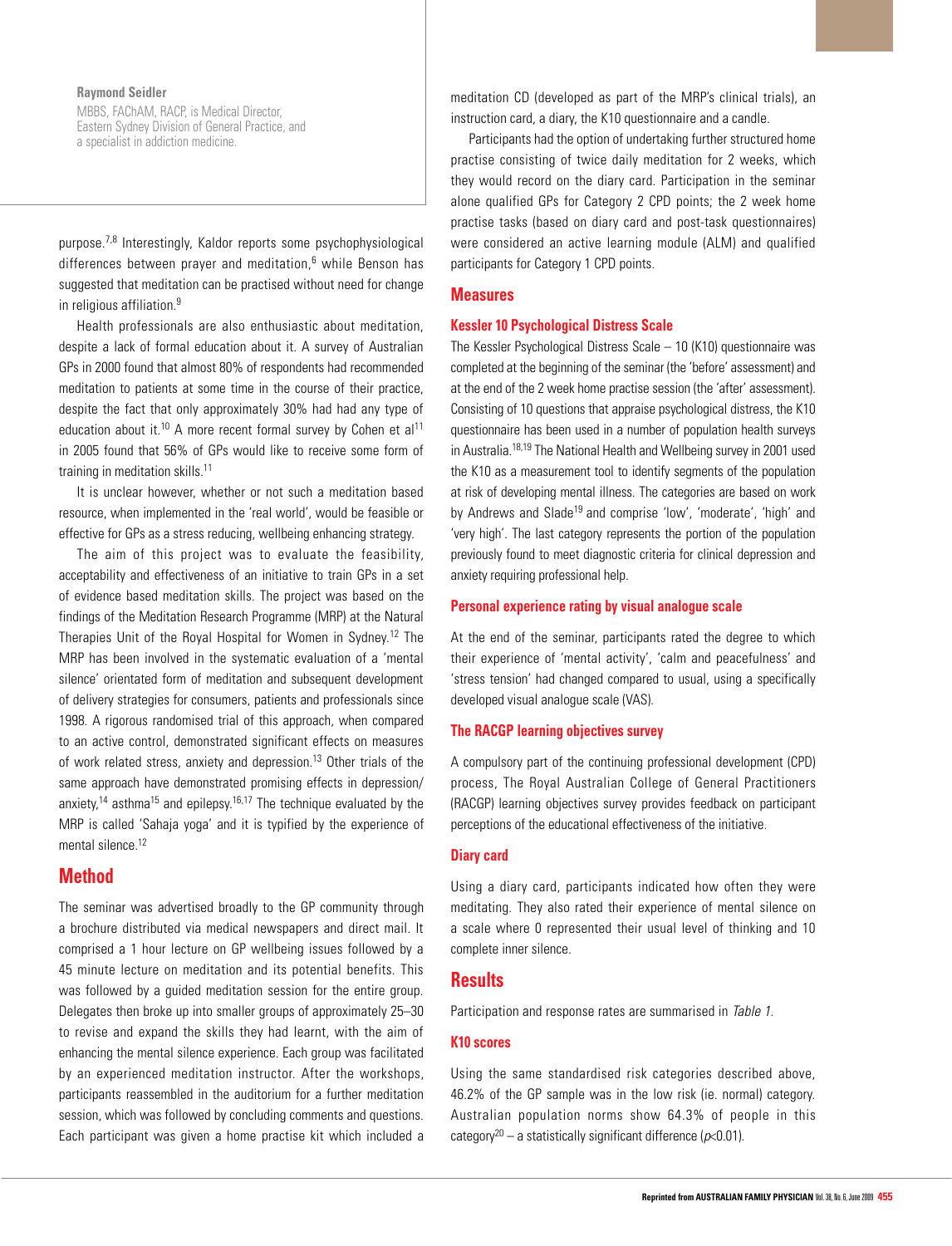Of the GPs who attended the seminar, 111 completed the home based meditation tasks and provided pre- and post-K10 data. Analysis showed that the mean pre-program K10 score was 17.2 (SD: 5.67), and the post-program score 14.7 (SD: 3.92). Using the Australian Bureau of Statistics risk categories, 46.3% of this sample was in the low risk category at the beginning of the skilling program. At the end of the 2 week home based program, 71.4% of the sample was in the low risk category, meaning that one-quarter (25.1%) of the at risk participants had improved sufficiently to shift into the low risk category. This difference was significant using McNemar's test ( $p<0.001$ ). The mean improvement of the at risk group's K10 score was 20%.

#### **Personal experience ratings**

At the end of the seminar, 293 of the total 299 GP participants (98%) provided VASs that were suitable for inclusion in analysis. The results are summarised in Table 2.

## **Diary cards**

Participants returned 163 diary cards, which showed day 1 compliance was 84.4% and day 14 compliance 77.4% (mean 79.5%).

The mean mental silence rating on day 1 was 4.5 (SD: 2.3); on day 14 it was 6.3 (SD: 2.3), an improvement of 40%. A paired t-test indicated that this was significant (t=12.9, df=160,  $p<0$ .001).

#### **Learning objectives survey**

Feedback was very positive, with 98.8% of the 151 respondents indicating that their learning needs had been fully (54%) or partially (45%) met, and 97.5% indicating that the event was fully (56.0%) or partially (41.5%) relevant to their medical practice.

## **Relationship between mental silence experience and workshop outcomes**

The relationship between participants' self reported experience of 'mental activity/silence' in the VAS and their self reported experience of 'calm/peaceful' and 'tension/anxiety/stress' VASs was strong and highly significant, such that the more that participants' mental activity moved toward the silent state, the more calm/peaceful (Spearman's rank correlation test r=0.78,  $p<0.001$ ) and the less tense/anxious/ stressed they felt (r=0.70,  $p$ <0.001).

In the diary card data, a significant relationship between self rated mental silence and K10 score at day 1, the day of the seminar (Spearman's r=-0.36,  $p$ <0.001) and at day 14 (Spearman's r=-0.25,  $p<0.01$ ) was evident, such that a higher level (a higher self rated score) of mental silence was associated with a lower level of psychological distress (a lower K10 score). Among those GPs who rated the event highly there was a significant positive relationship between the change in mental silence rating and change in K10 score ( $r=0.26$ ,  $p<0.05$ ).

# **Discussion**

Kessler 10 scores indicate that the GPs who attended the event were experiencing high levels of psychological distress and that Table 1. Participation and response rates

| <b>Category of participants</b>                                                          | <b>Response</b><br>rates (n) |
|------------------------------------------------------------------------------------------|------------------------------|
| Total medical practitioners participating (GPs, specialists,<br>junior medical officers) | 318                          |
| GPs                                                                                      | 299                          |
| GPs who provided VAS data at the beginning of the workshop                               | 293                          |
| GPs who completed baseline K10 questionnaire at the beginning<br>of the workshop         | 283                          |
| GPs who completed both 'before' and 'after' K10 questionnaires                           | 111                          |
| GPs who claimed CPD points                                                               | 214                          |
| GPs who did the take home tasks (ALM) and earned Category 1<br>CPD points                | 163                          |
|                                                                                          |                              |

Table 2. Change in qualitative experience as measured by visual analogue scores

| <b>Experiential</b><br>factor | Any<br>improvement | More than 50%<br>improvement | More than 75%<br>improvement |
|-------------------------------|--------------------|------------------------------|------------------------------|
| Mental silence                | 93%                | 40%                          | 12%                          |
| Calm and<br>peacefulness      | 96%                | 53%                          | 23%                          |
| Stress, tension,<br>anxiety   | 93%                | 46%                          | 22%                          |

the intervention was successful in targeting those GPs who needed assistance. The substantial change in the number of GPs in the at risk categories at the end of the initiative is clinically significant, suggesting that the intervention has practical potential.

The correlations between K10 scores and self rated mental silence provide some support for the notion that mental silence is of specific importance to the beneficial effects of the seminar.

Both the personal experience ratings and the learning objectives survey indicate that the experience was constructive and perceived as successful in upskilling and educating GPs on how meditation may be useful. This study, along with the other published studies, demonstrates that regular meditation can empower participants to pursue and maintain higher levels of wellbeing. Therefore, meditation has considerable potential both as a mental health promotion strategy and as a primary prevention strategy for those identified as suffering from mild to moderate psychological distress and who are therefore at risk of further deterioration. Logically, the potential benefits of this type of initiative are relevant to all health professionals.

In fact, GPs' patients may well be a reasonable target for interventions such as this. Overseas studies estimate that up to 40% of patients presenting to GPs are psychologically distressed.<sup>21-23</sup> The majority (50–70%) of general practice consultations feature stress related issues,<sup>24</sup> which makes medical practitioners, and especially GPs, the first point of contact for most people who are psychologically distressed.<sup>25-28</sup> Cohen's 2005 survey<sup>11</sup> reported that if the topic of meditation is raised by a patient, 65% of GPs would actively encourage them to pursue it. The survey also reported that 9% of